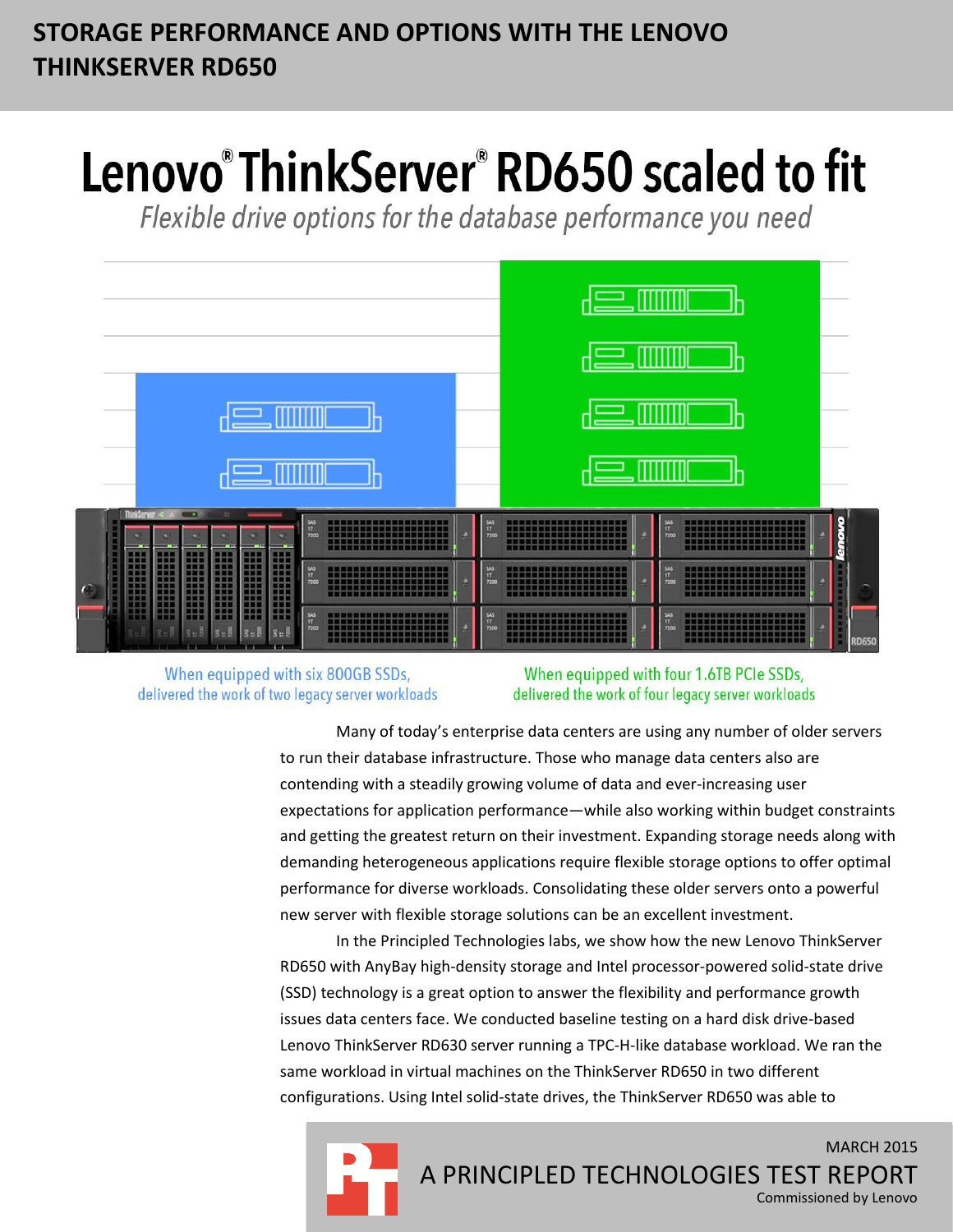perform the work of two RD630 servers. After we upgraded it with Intel PCIe SSDs in the AnyBay slots, it performed the work of four RD630 servers. What's more, the time to complete the queries decreased with each drive upgrade. While it took 55 minutes for a user to complete a single query set on the legacy server, it only took an average of 38 minutes on the ThinkServer RD650 with Intel SSDs, and an average of 28 minutes, on the ThinkServer RD650 with Intel PCIe SSDs. Faster queries means a faster response time for end users. In both configurations, the new server delivered stronger performance than the older server did while handling up to four times the workload. Upgrading to ThinkServer RD650 servers will provide the flexibility and performance your database workloads require while also replacing several older servers, freeing up valuable space and administration time.

The flexibility that the ThinkServer RD650 with AnyBay high-density storage capacity offers your company is also a great advantage. Compared to other servers that offer more limited storage choices, AnyBay allows you to optimize your configuration to balance performance and capacity, tailoring your storage configuration precisely to your specific needs.

## **THE IMPORTANCE OF STORAGE AND FLEXIBLE STORAGE DESIGN**

Server storage has traditionally focused on spinning disk technologies. As CPU performance and processor core counts have increased over the past several years, the performance of the storage subsystem has remained relatively unchanged. This widening gap created an I/O bottleneck for applications, where CPUs must wait for storage to retrieve data.

In response, alternative storage media emerged—most notably solid-state drives using flash, a chip technology with no moving parts that greatly sped up data retrieval. These drives came with better performance, but also a higher price tag and less capacity than hard disk drives (HDDs). In addition, the drive interface technologies, which were originally designed for HDDs, limited the SSD transfer rate. For instance, SATA III, the most common interface for current SSDs, has a maximum data transfer rate of 600 MB/s, and SATA development has ceased; there will be no SATA IV.

Today, the future of storage lies with a direct connection to the CPU's host bus, also known as PCIe. The new PCIe SSD, based on open standards non-volatile memory (NVMe), was designed for Flash and new storage memory technologies, unlike SAS and SATA. (Learn more in the [About NVMe and NVM Express](#page-8-0) section of this report.)

These new drives offer significant performance improvements and come in sizes (up to several TB) to support large data center workloads. The PCIe 3.0 x4 SSDs used in our testing have a transfer speed of 4 GB/s, which helps virtualization workload mixes because it transfers IO to the CPU in the fastest way possible.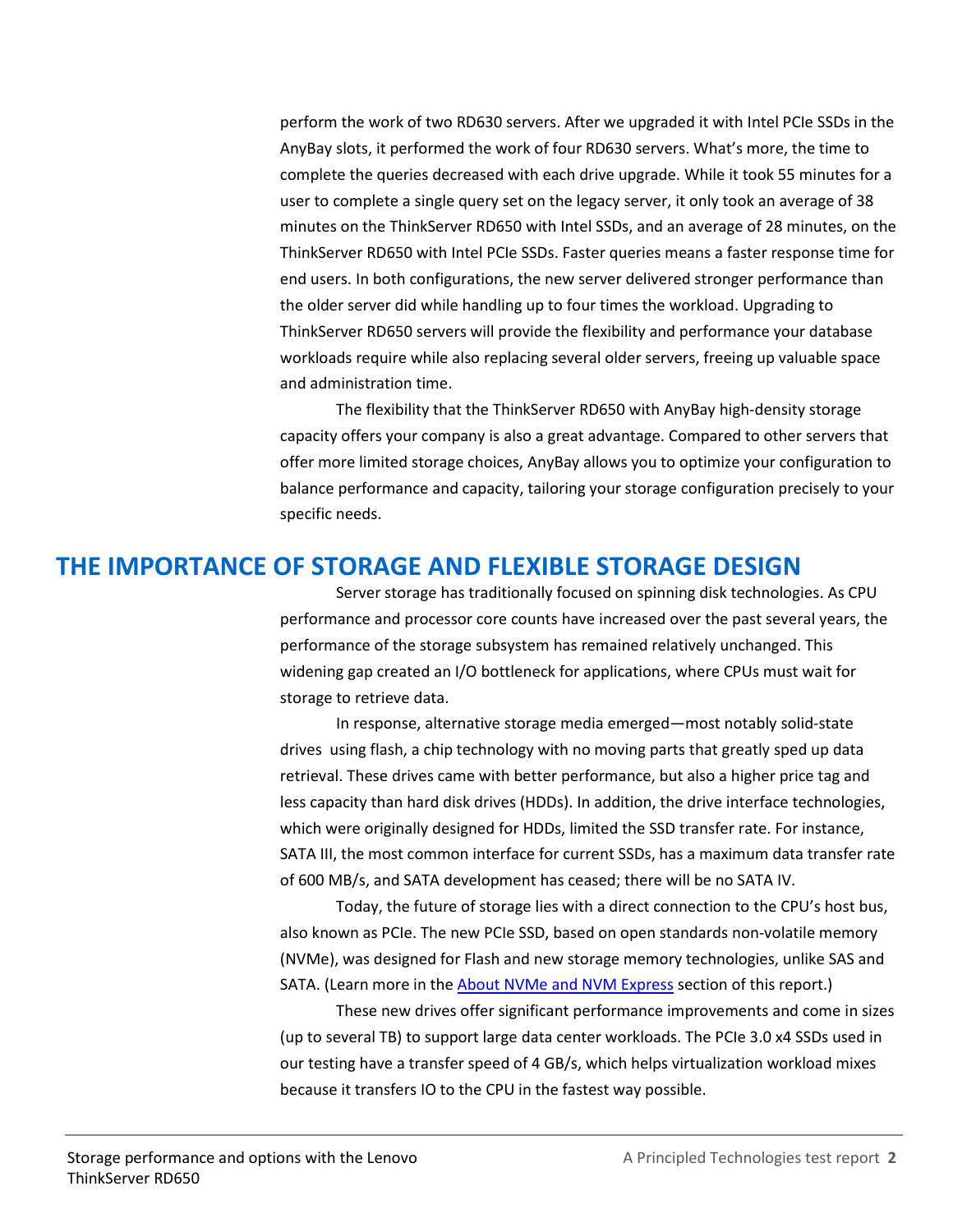Another limitation of traditional servers is their standard drive slots and backplanes that support only one specific type of drive at a time. A hybrid server such as the ThinkServer RD650 can leverage several different types of drives and interfaces— SATA SSD, PCIe SSDs, and SAS HDDs—in the same drive slot, using a technology Lenovo calls AnyBay. Application designers and database administrators can then use this drive flexibility to their advantage by selectively placing certain files on specific media, or adding or removing drives to benefit the performance profile of the server. You can use high-performance block caching software to take advantage of the varied features and IO performance of both HDDs with SSDs. You now have maximum flexibility.

In addition to the database workloads we focus on in this paper, the RD650 can be used for other applications, such as a file or Exchange mail server, which can utilize large-capacity HDDs. The configuration in this report has a large amount of extra space for backups, staging, or other usages.

Because of the advantages, limitations, and cost factors of the many different types of storage and related technologies available today, no single approach is "best." Identifying the storage solution that suits your specific business needs—the volume of data your company has and the service levels you must provide, along with your financial resources—is a complicated endeavor. Lenovo has designed the RD650 with this question in mind, offering several different configurations with drives ranging from high-capacity HDDs to high-performance PCIe SSDs—whatever matches your business goals.

According to Lenovo, while other servers allow you to put PCIe drives in only specific bays, ThinkServer AnyBay technology gives you the flexibility to use the bay for ANY drive technology—SATA, SAS, or PCIe. You can configure some of the bays with PCIe SSDs, use the remaining bays for high capacity, low-cost HDDs, and retain the option of upgrading to more PCIe SSDs in the future. The configuration we tested offered four 2.5" front-load AnyBay drive bays, where all new NVMe-based Intel SSDs were used.

Lenovo also designed the ThinkServer RD650 with the data center in mind. Unlike traditional servers with PCIe slots in the rear, the Lenovo server places these drives in the front of the server, making the drives easier to access for servicing and replacement. In addition, the front facing drives help alleviate temperature management issues that arise when the PCIe drives are behind the main processor in the server.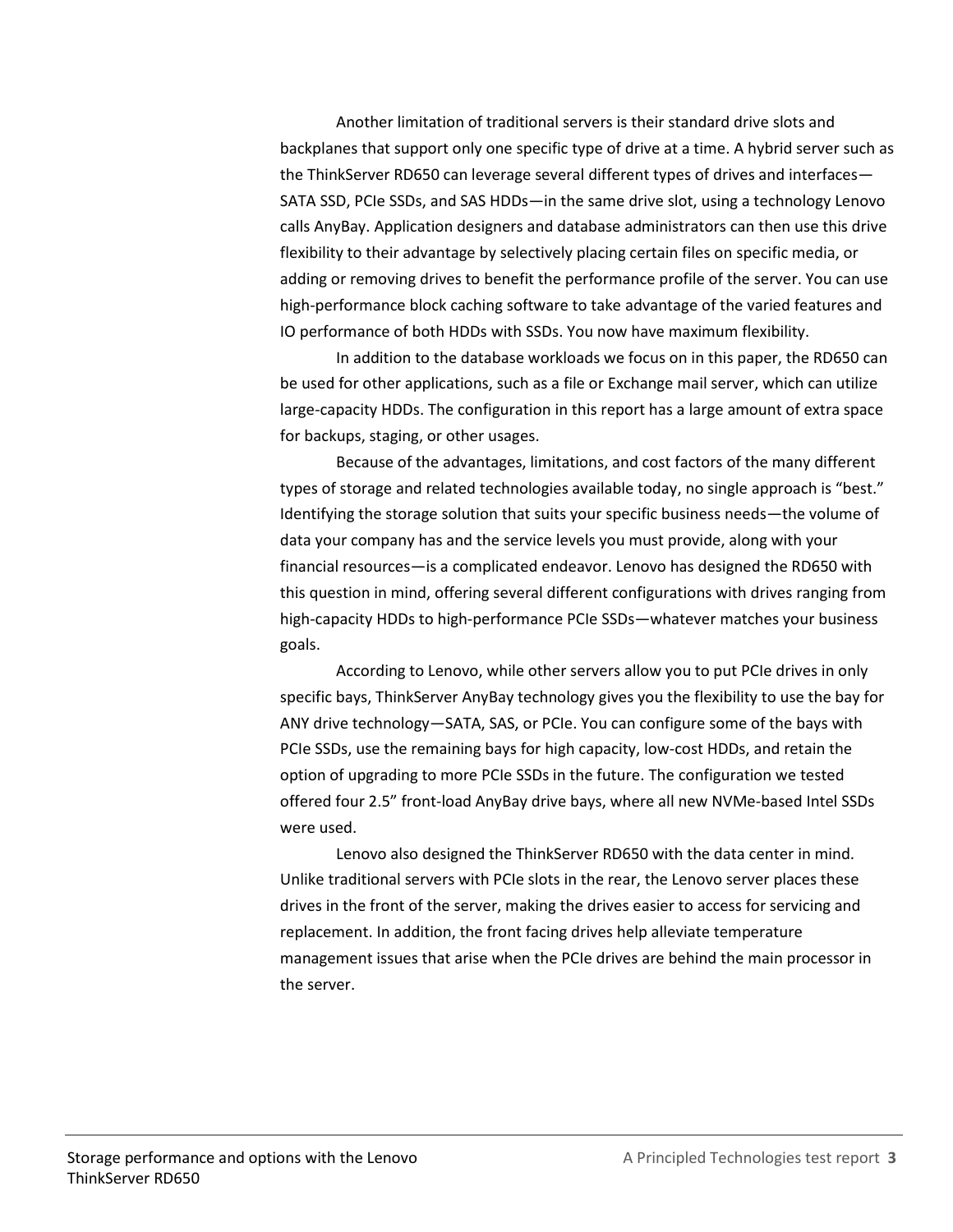## **TEST APPROACH AND RESULTS**

We began our testing by running a HammerDB TPC-H-like database benchmark scenario on a ThinkServer RD630 server with Sandy Bridge Intel processors and hard disk drives to represent the performance of many servers that companies are looking to upgrade.

We then used virtualization to create VMs that represented the legacy server to show how many servers one ThinkServer RD650 with Intel SSDs could replace. Each VM on the ThinkServer RD650 had 12 vCPUs and 64 GB of RAM while the legacy system had two Intel Xeon processors E5-2640 and 128 GB of RAM.

Finally, we repeated the second scenario with the databases stored on the faster PCIe SSDs. We stored one VM's database VHDs on each PCIe SSD. Our configuration did not use hardware RAID, and we assumed a SQL AlwaysOn Configuration (database replication technology). Such a failover environment with a hot, identical backup server can hold the standby database replicas giving you a complete failover scenario, in case of any failed hardware component. In fact, up to five replica servers are supported by SQL Server AlwaysOn. Our test configuration did not include SQL AlwaysOn failover testing, or a hot standby system configuration.

The TPC-H-like workload consists of two parts, a power test and a throughput test. The power test measures how quickly a single user can complete a full query set on the database. The throughput test measures how quickly five users can complete the test while running simultaneously. HammerDB supplies an Excel calculator that uses the power and throughput results to calculate the composite query-per-hour performance (QphH@size) result that allows runs to be compared to each other based on the scale size of the database. The scale size is a HammerDB TPC-H parameter that determines the database schema size. We chose a scale of 100 for this test.

We configured the VMs to best represent the hardware found on the legacy servers while also fitting the available hardware resources on the RD650. Configured thus, the ThinkServer RD650 with SSDs was able to consolidate two of the legacy servers. When we replaced the SSDs with PCIe SSDs, the ThinkServer RD650 could consolidate four legacy servers (see Figure 1). In both cases, the ThinkServer RD650 surpassed the legacy server's performance.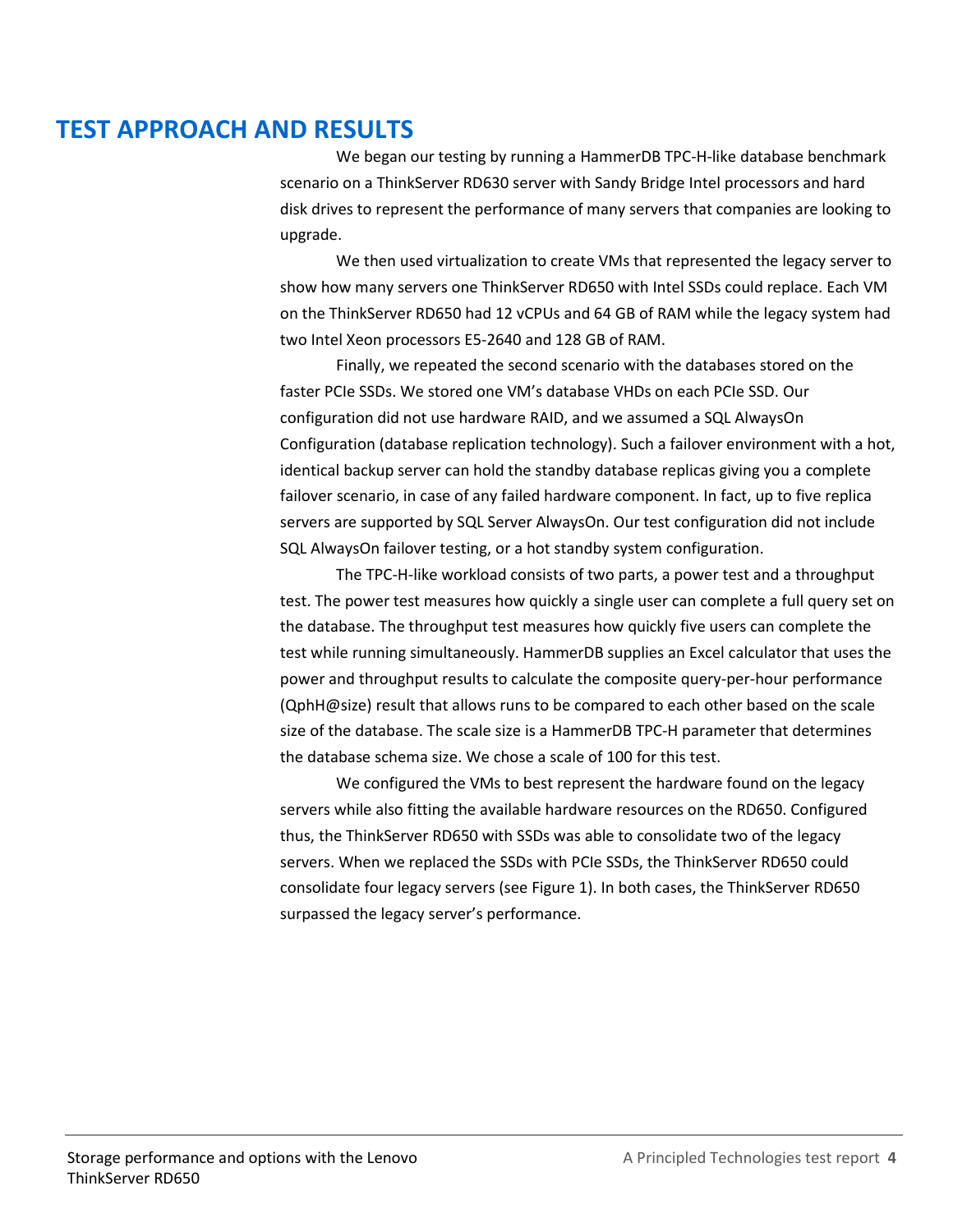

Figure 2 shows the total database performance in the calculated QphH@size score that the single HammerDB instance on the legacy server and the combined instances on the two configurations of the ThinkServer RD650 delivered.



Figure 3 shows the average, per-instance database QphH@size score on each configuration, showing that not only was the RD650 able to support more instances, but that each instance was able to outperform the legacy server database instance.

**Figure 1: The Lenovo ThinkServer RD650 could replace two legacy servers when configured with SSDs and four legacy servers when configured with PCIe SSDs.**

**Figure 2: The Lenovo ThinkServer RD650 delivered 2.7 times the performance of the legacy server when configured with SSDs and 7.0 times when configured with**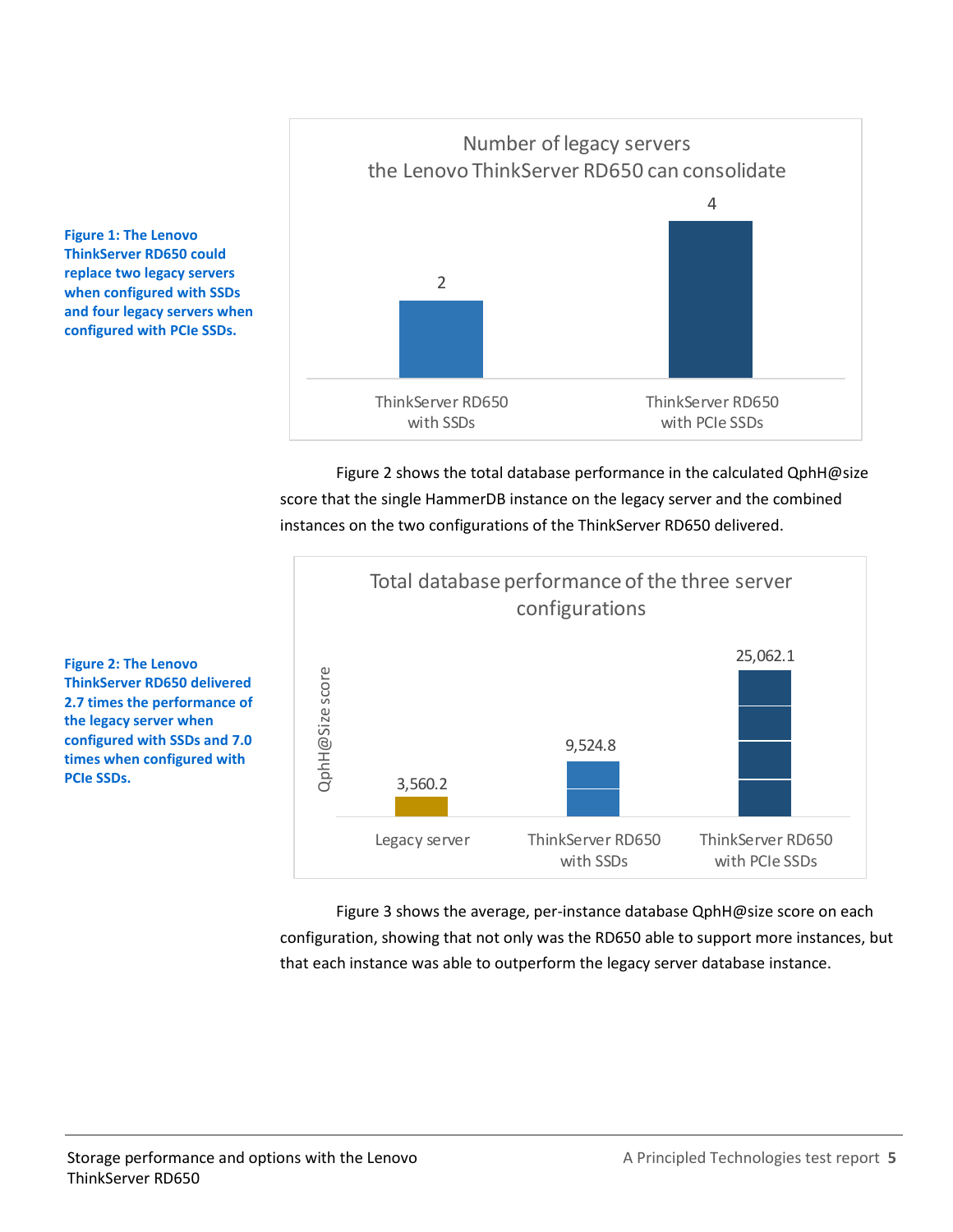**Figure 3: On average, each database instance on the Lenovo ThinkServer RD650 delivered 34 percent better performance than the legacy server instance when configured with SSDs and 76 percent better performance with PCIe SSDs.**

# Average performance of a single database instance 6,265.5 4,762.4 QphH@Size score QphH@Size score 3,560.2 Legacy server ThinkServer RD650 ThinkServer RD650 with SSDs with PCIe SSDs

The ThinkServer RD650 also completed the 22 TPC-H workload queries up to 98 percent more quickly with PCIe SSDs during the power test than the legacy server did. The full set of 22 queries finished in 55.3 minutes on the legacy server, an average of 38.0 minutes on the ThinkServer RD650 with Intel SSDs, and in an average of 27.9 minutes on the ThinkServer RD650 with AnyBay PCIe drives. Figure 4 shows the individual query times in the TPC-H workload for each configuration. For this figure, we averaged the query completion times across the VMs in the RD650 configuration runs to more easily compare to the single workload run on the legacy system.

**Figure 4: The individual query completion times for each scenario show that the Lenovo ThinkServer RD650 completed the workload faster than the legacy server, and had the fastest times with the AnyBay PCIe SSDs. Lower values are better.**

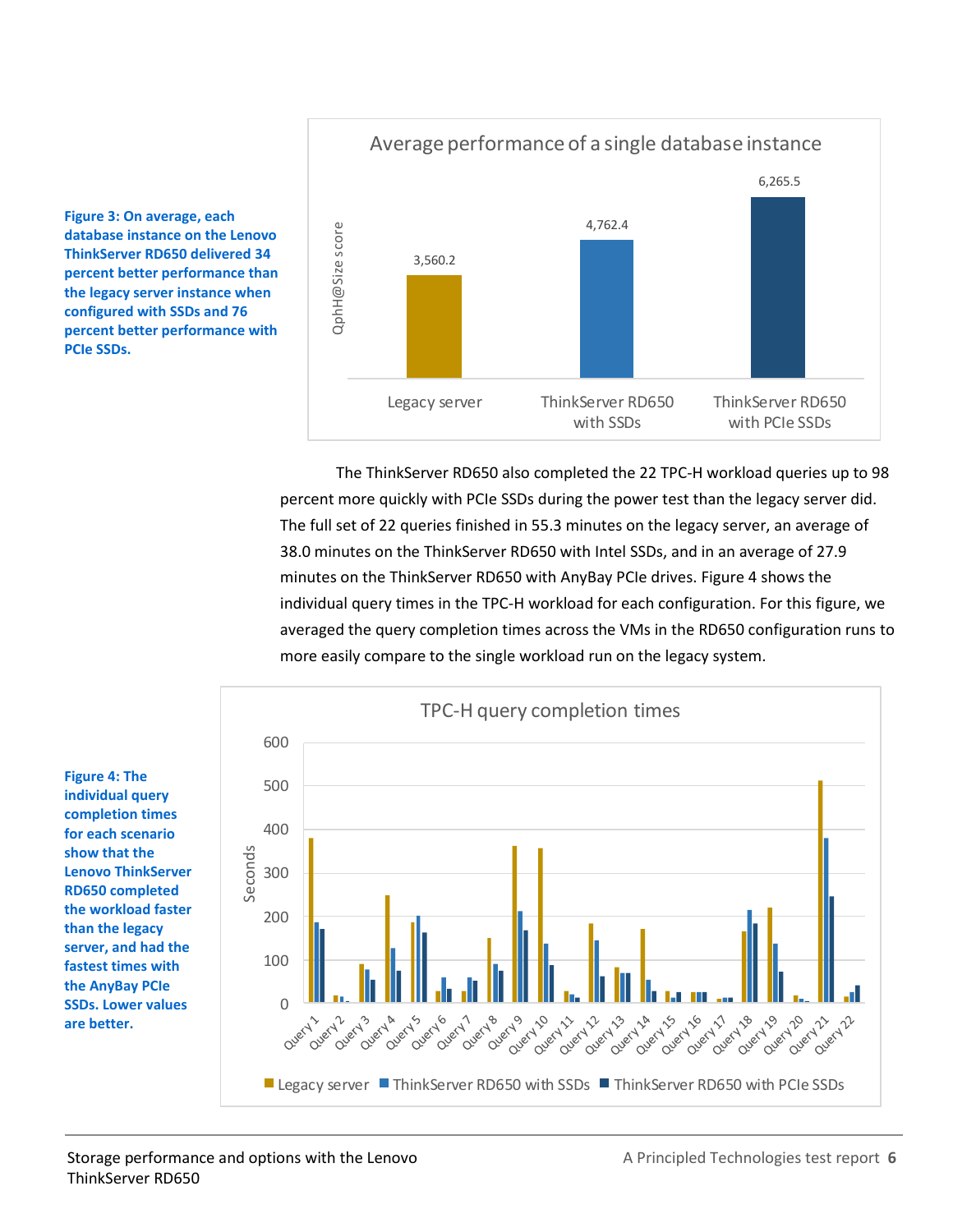At the disk level, we can see a large increase in the data scanned per minute as we progress from the legacy system to the ThinkServer RD650 with PCIe SSDs. Figure 5 shows the total GB/min each drive configuration processed during the throughput test, as recorded by Windows Performance Monitor. For the PCIe drives, we totaled the four drives' counters to provide the performance of the configuration as a whole.





In addition to being able to consolidate multiple older servers while delivering improved performance, the ThinkServer RD650 has another advantage over the legacy server: it retains the availability of the high-capacity HDDs, offering space for other applications and storage.

## **ABOUT THE TEST COMPONENTS**

## **About the Lenovo ThinkServer RD650**

The ThinkServer RD650 boasts outstanding storage density and a highly flexible design. It has up to 26 drive bays and 74.4 TB of internal storage capacity, making it well suited for applications with large storage needs, such as databases, data analytics clusters, and video streaming. Its use of ThinkServer AnyBay technology gives users great flexibility in storage options. The latest Intel Xeon processors, large memory capacity, multiple chassis types, RAID choices, and I/O options make it easy for you to create the right RD650 configuration for your specific business needs. Learn more at [shop.lenovo.com/us/en/servers/thinkserver/racks/rd650/.](http://shop.lenovo.com/us/en/servers/thinkserver/racks/rd650/)

## **About the Intel Xeon processor E5-2600 v3 product family**

According to Intel, the Intel Xeon processor E5-2600 v3 product family "helps IT address the growing demands placed on infrastructure, from supporting business growth to enabling new services faster, delivering new applications in the enterprise,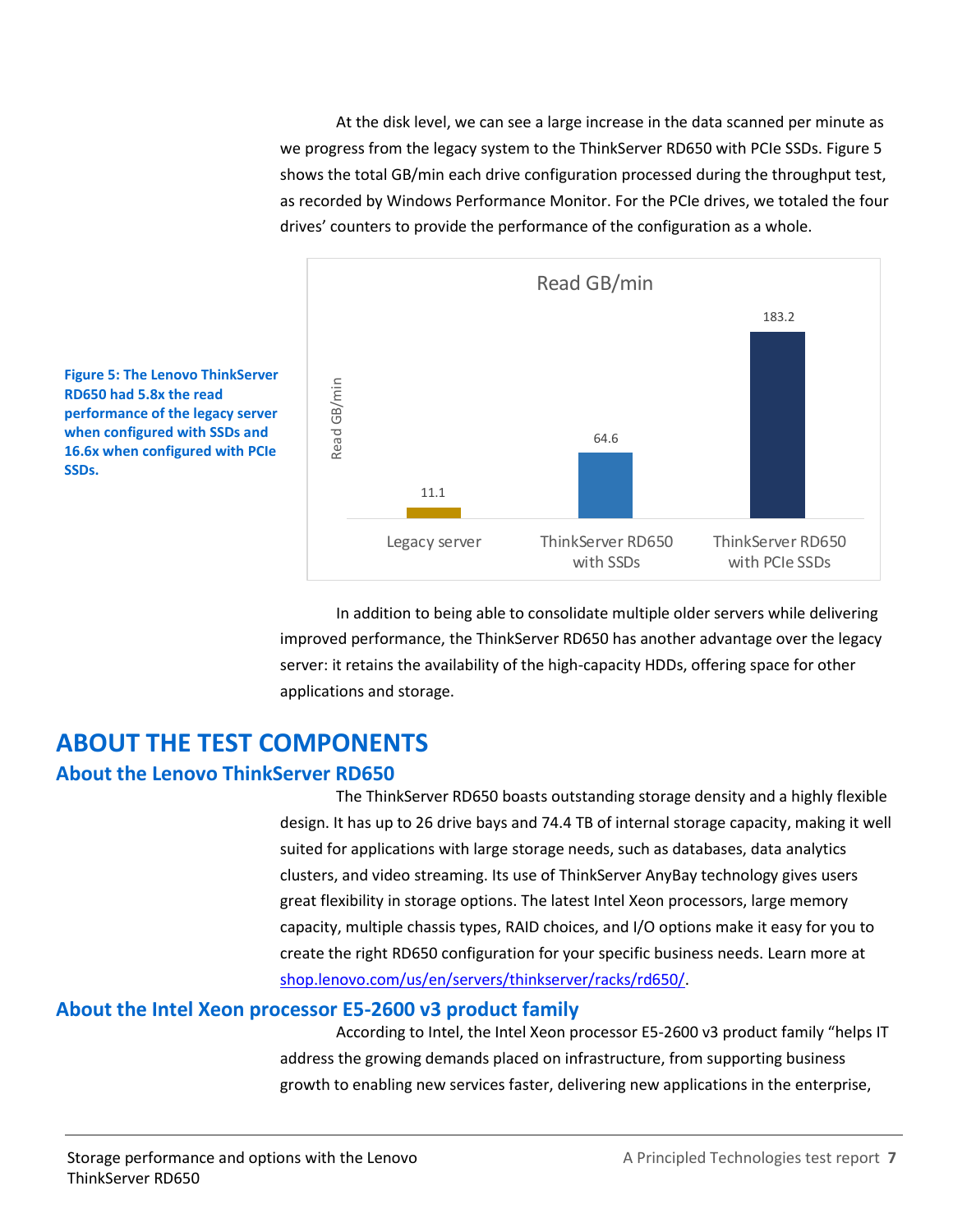technical computing, communications, storage, and cloud." It also delivers benefits in performance, power efficiency, virtualization, and security.

The E5-2600 v3 product family has up to 50 percent more cores and cache than processors from the previous generation. Other features include the following:

- Intel Advanced Vector Extensions 2 (AVX2)
- Intel Quick Path Interconnect link
- Up to 18 cores and 36 threads per socket
- Up to 45MB of last level cache
- Next-generation DDR4 memory support
- Intel Integrated I/O providing up to 80 PCIe lanes per two-socket server
- Intel AES-NI data encryption/decryption

The Intel Xeon processor E5-2600 v3 product family also uses Intel Intelligent Power technology and Per-core P states to maximize energy efficiency. Learn more at [www.intel.com/content/www/us/en/processors/xeon/xeon-e5-brief.html.](http://www.intel.com/content/www/us/en/processors/xeon/xeon-e5-brief.html)

#### **About Intel Solid State Drive Data Center Family for PCIe**

The Intel® Solid-State Drive Data Center Family for PCIe\* brings extreme data throughput directly to Intel® Xeon® processors with up to six times faster data transfer speed than 6 Gbps SAS/SATA SSDs. The performance of a single drive from the Intel SSD Data Center Family for PCIe, specifically the Intel® Solid-State Drive Data Center P3700 Series (460K IOPS), can replace the performance of seven SATA SSDs aggregated through a host bus adapter (HBA) (approximately 500K IOPS). The Intel SSD Data Center Family for PCIe outperform HDDs by a magnitude of 2300:1, uses up to 16x less energy and generate up to 3x less heat than HDDs. Intel SSDs have a guaranteed failure rate of less than 0.44 percent.

The Intel SSD Data Center Family for PCIe undergoes 5000 unique test to ensure quality. Learn more at [www.intel.com/content/www/us/en/solid-state-drives/why](http://www.intel.com/content/www/us/en/solid-state-drives/why-choose-intel-ssd-vs-hdd-infographic.html)[choose-intel-ssd-vs-hdd-infographic.html.](http://www.intel.com/content/www/us/en/solid-state-drives/why-choose-intel-ssd-vs-hdd-infographic.html)

#### **About the benchmark testing tool, HammerDB**

HammerDB is an open-source benchmark tool that tests the database performance of many leading databases, including Oracle Database, Microsoft® SQL Server®, PostgreSQL®, MySQL™, and more. The benchmark includes two built-in workloads derived from industry-standard benchmarks: a transactional (TPC-C-like) workload and a data warehouse (TPC-H-like) workload. For this study, we used the analytics or data warehouse workload. Our tests were not official TPC results and are not comparable in any manner to the official TPC audited results. For more information about HammerDB, visit [hammerora.sourceforge.net](http://www.hammerora.sourceforge.net/)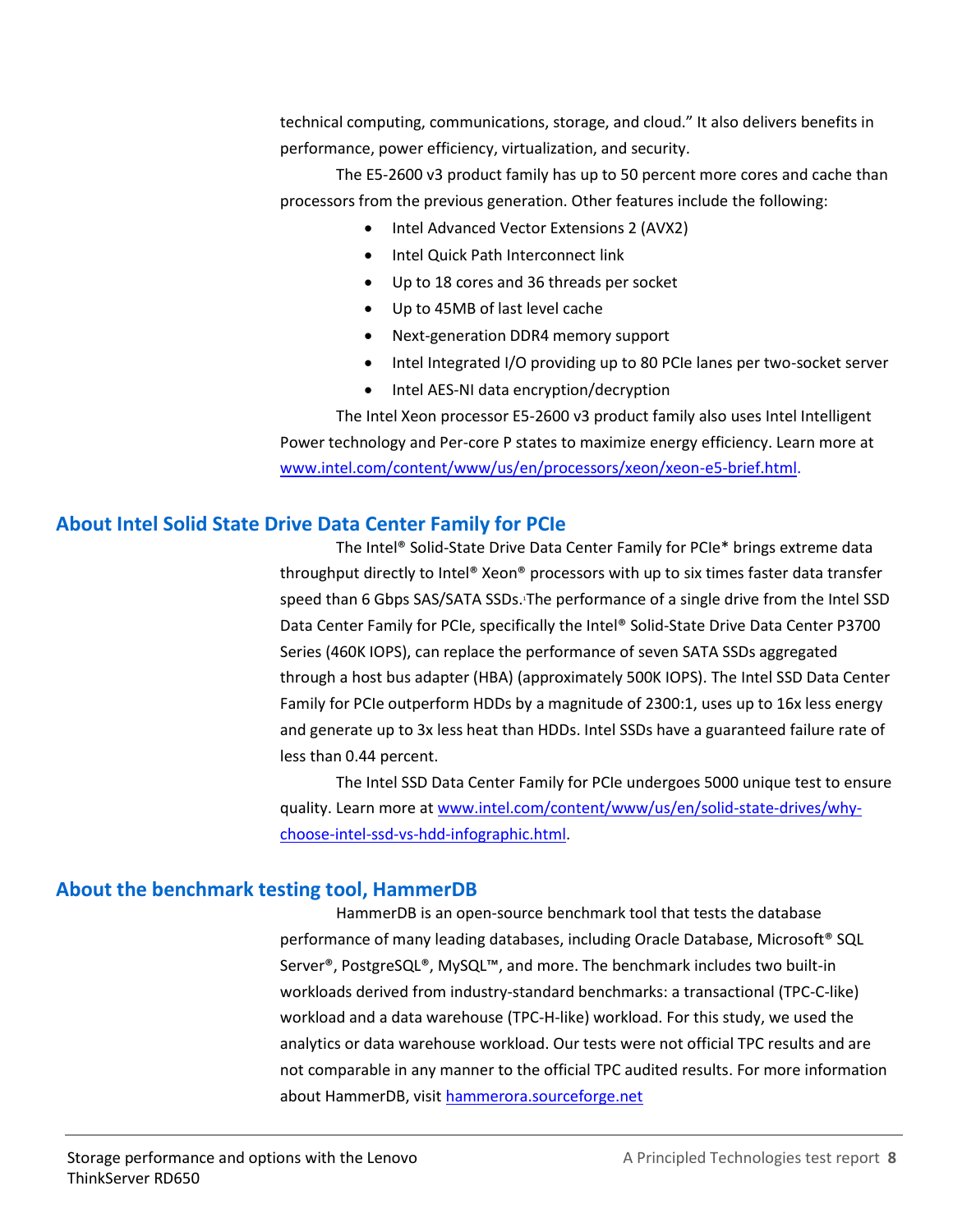#### <span id="page-8-0"></span>**About NVMe and NVM Express**

NVMe relates to NVM Express, an industry standard for using non-volatile memory (e.g., NAND memory) in a solid-state drive. NVMe standardizes the interface from the storage driver to the SSD, including command set and features (e.g., power management). The standard enables native OS drivers in Windows, Linux, and VMware to provide a seamless user experience. The standard was defined from the ground up for NVM, so it is capable of much higher IOPs and lower latency than legacy storage standards (SATA, SAS) that were designed for hard drives. The benefits of the NVMe driver's efficiency with respect to the SSDs used in this report are best described at [https://communities.intel.com/community/itpeernetwork/blog/2014/06/16/intel-ssd](https://communities.intel.com/community/itpeernetwork/blog/2014/06/16/intel-ssd-p3700-series-nvme-efficiency)[p3700-series-nvme-efficiency.](https://communities.intel.com/community/itpeernetwork/blog/2014/06/16/intel-ssd-p3700-series-nvme-efficiency) The starting point for the standards specification, and resources on the standardization effort for NVMe is a[t www.nvmexpress.org.](http://www.nvmexpress.org/) The specification can be found at **nymexpress.org/specifications/**.

# **CONCLUSION**

The new Lenovo ThinkServer RD650 with AnyBay high-density storage and Intel processor-powered SSD technology is an extremely flexible option for data centers facing performance and growth issues. In our testing, this server equipped with Intel solid-state drives performed a database workload equal to that of two legacy servers with hard disk drives. When we upgraded the AnyBay slots in the ThinkServer RD650 with Intel PCIe SSDs, it performed the workload of four legacy servers. The time to complete database queries also decreased with each drive upgrade.

Your company's database needs are likely to grow and change as your company does. The ThinkServer RD650 with AnyBay high-density storage and Intel processorpowered SSD technology give you both performance and flexibility to meet these needs both today and in the future.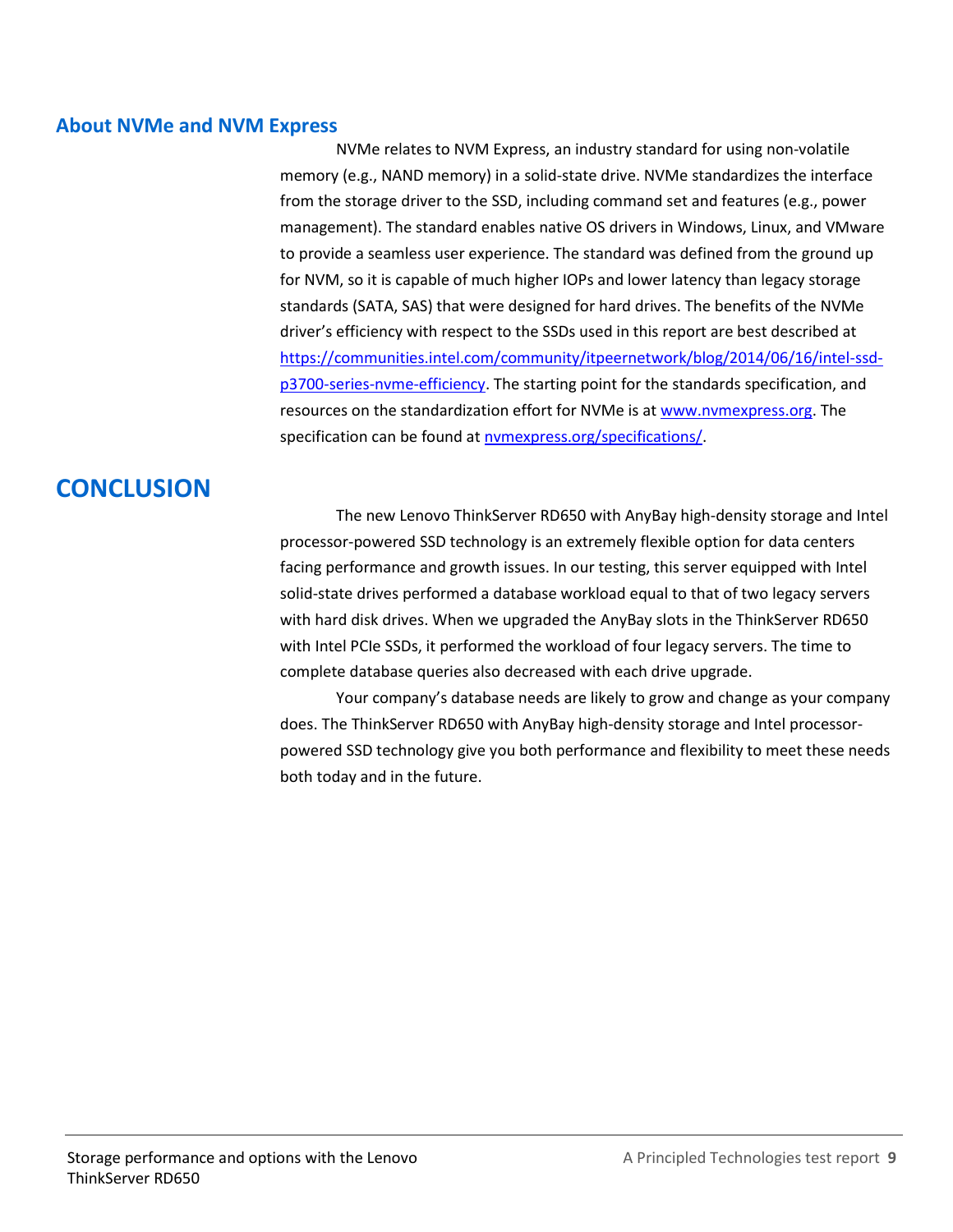# **APPENDIX A–DETAILED SERVER CONFIGURATION**

Figure 6 provides detailed configuration information for the test systems.

| <b>System</b>                     | <b>Lenovo ThinkServer RD630</b> | <b>Lenovo ThinkServer RD650</b>             |  |
|-----------------------------------|---------------------------------|---------------------------------------------|--|
| General                           |                                 |                                             |  |
| Number of processor packages      | 2                               | $\overline{2}$                              |  |
| Number of cores per processor     | 6                               | 12                                          |  |
| Number of hardware threads per    | $\overline{2}$                  | $\overline{2}$                              |  |
| core                              |                                 |                                             |  |
| System power management policy    | <b>Balanced</b>                 | Balanced                                    |  |
| <b>CPU</b>                        |                                 |                                             |  |
| Vendor                            | Intel <sup>®</sup>              | Intel                                       |  |
| Name                              | Xeon <sup>®</sup>               | Xeon                                        |  |
| Model number                      | E5-26400                        | E5-2680 v3                                  |  |
| Stepping                          | $\overline{7}$                  | $\overline{2}$                              |  |
| Socket type                       | 2011 LGA                        | FCLGA2011-3                                 |  |
| Core frequency (GHz)              | 2.5                             | 2.5                                         |  |
| <b>Bus frequency</b>              | $7.2$ GT/s                      | 9.6 GT/s                                    |  |
| L1 cache                          | 32 KB + 32 KB (per core)        | 32 KB + 32 KB (per core)                    |  |
| L <sub>2</sub> cache              | 256 KB (per core)               | 256 KB (per core)                           |  |
| L3 cache                          | 15 MB (shared)                  | 30 MB (shared)                              |  |
| <b>Platform</b>                   |                                 |                                             |  |
| Vendor and model number           | Lenovo ThinkServer RD630        | Lenovo ThinkServer RD650                    |  |
| Motherboard model number          | PBT-SX52600                     | 70D4000EUX                                  |  |
| <b>BIOS</b> name and version      | Lenovo 9.30                     | 1.25.0                                      |  |
| <b>BIOS settings</b>              | Default                         | Default                                     |  |
| <b>Memory modules</b>             |                                 |                                             |  |
| Total RAM in system (GB)          | 128 GB                          | 256 GB                                      |  |
| Vendor and model number           | Micron® MT36KSF2G72PZ-1G6EHF    | Hynix® HMA84GL7MMR4N-TF                     |  |
| <b>Type</b>                       | PC3L-12800R                     | PC4-2133P                                   |  |
| Speed (MHz)                       | 1333                            | 2133                                        |  |
| Speed running in the system (MHz) | 1333                            | 2133                                        |  |
| Size (GB)                         | 16                              | 32                                          |  |
| Number of RAM module(s)           | 8                               | 8                                           |  |
| Chip organization                 | Double-sided                    | Double-sided                                |  |
| Rank                              | Dual                            | Quad                                        |  |
| <b>Hypervisor</b>                 |                                 |                                             |  |
| Name                              | N/A                             | Microsoft <sup>®</sup> Hyper-V <sup>®</sup> |  |
| <b>Build number</b>               | N/A                             | 6.3.9600.16384                              |  |
| Language                          | N/A                             | English                                     |  |
| <b>RAID controller</b>            |                                 |                                             |  |
| Vendor and model number           | LSI Mr9260-8i                   | Lenovo ThinkServer RAID 720ix               |  |
|                                   |                                 | AnyRAID Adapter                             |  |
| Firmware version                  | 2.130.403-3303                  | 4.230.00-3860                               |  |
| Firmware Package version          | 12.15.0-0190                    | 24.3.0-0074                                 |  |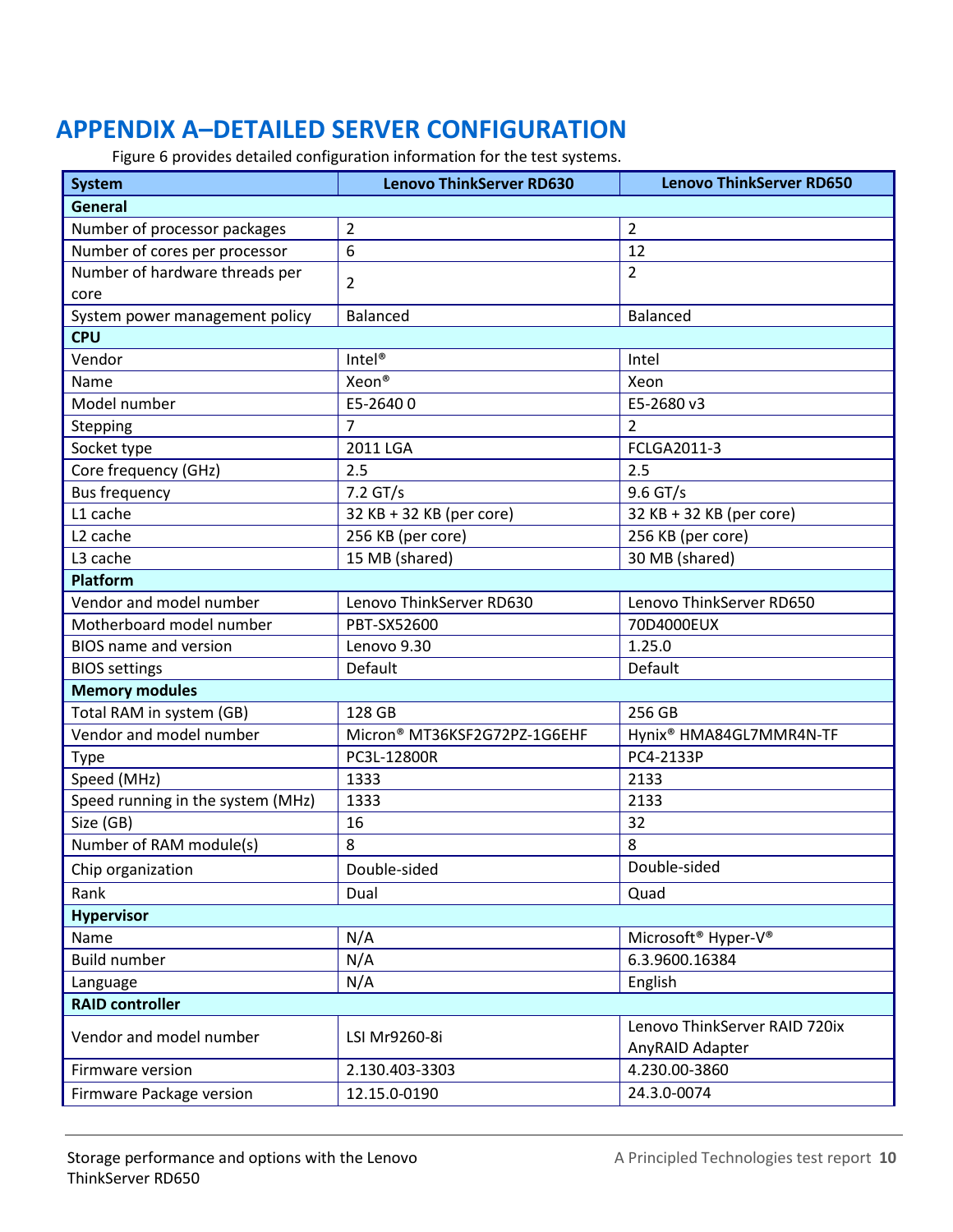| <b>System</b>                    | <b>Lenovo ThinkServer RD630</b>        | <b>Lenovo ThinkServer RD650</b> |  |
|----------------------------------|----------------------------------------|---------------------------------|--|
| Drive type 1                     |                                        |                                 |  |
| Vendor and model number          | Hitachi <sup>®</sup> HUS156060VLS600   | Seagate® ST3300657SS            |  |
| Number of drives                 | 8                                      | $\overline{2}$                  |  |
| Size (GB)                        | 600 GB                                 | 300 GB                          |  |
| <b>RPM</b>                       | 15k                                    | 15k                             |  |
| <b>Type</b>                      | 3.5" HDD                               | 2.5" HDD                        |  |
| <b>Drive type 2</b>              |                                        |                                 |  |
| Vendor and model number          | N/A                                    | Seagate ST4000NM0023            |  |
| Number of drives                 | N/A                                    | 9                               |  |
| Size (GB)                        | N/A                                    | 4 TB                            |  |
| <b>RPM</b>                       | N/A                                    | 7.2k                            |  |
| <b>Type</b>                      | N/A                                    | 3.5" HDD                        |  |
| Drive type 3                     |                                        |                                 |  |
| Vendor and model number          | N/A                                    | Intel SSDSC2BB800G4             |  |
| Number of drives                 | N/A                                    | 6                               |  |
| Size (GB)                        | N/A                                    | 800 GB                          |  |
| <b>RPM</b>                       | N/A                                    | N/A                             |  |
| <b>Type</b>                      | N/A                                    | 2.5" SATA SSD                   |  |
| Drive type 4                     |                                        |                                 |  |
| Vendor and model number          | N/A                                    | Intel SSDPE2MD016T4             |  |
| Number of drives                 | N/A                                    | $\overline{4}$                  |  |
| Size (GB)                        | N/A                                    | 1.6 TB                          |  |
| <b>RPM</b>                       | N/A                                    | N/A                             |  |
| Type                             | N/A                                    | 2.5" NVMe/PCIe                  |  |
| Virtual machine operating system |                                        |                                 |  |
| Name                             | N/A                                    | Windows Server 2012 R2          |  |
| Language                         | N/A                                    | English                         |  |
| Database software & benchmarks   |                                        |                                 |  |
| Benchmark                        | HammerDB TPC-H                         | HammerDB TPC-H                  |  |
| Software                         | Microsoft SQL Server <sup>®</sup> 2014 | Microsoft SQL Server 2014       |  |

**Figure 6: Configuration information for the systems used in our tests.**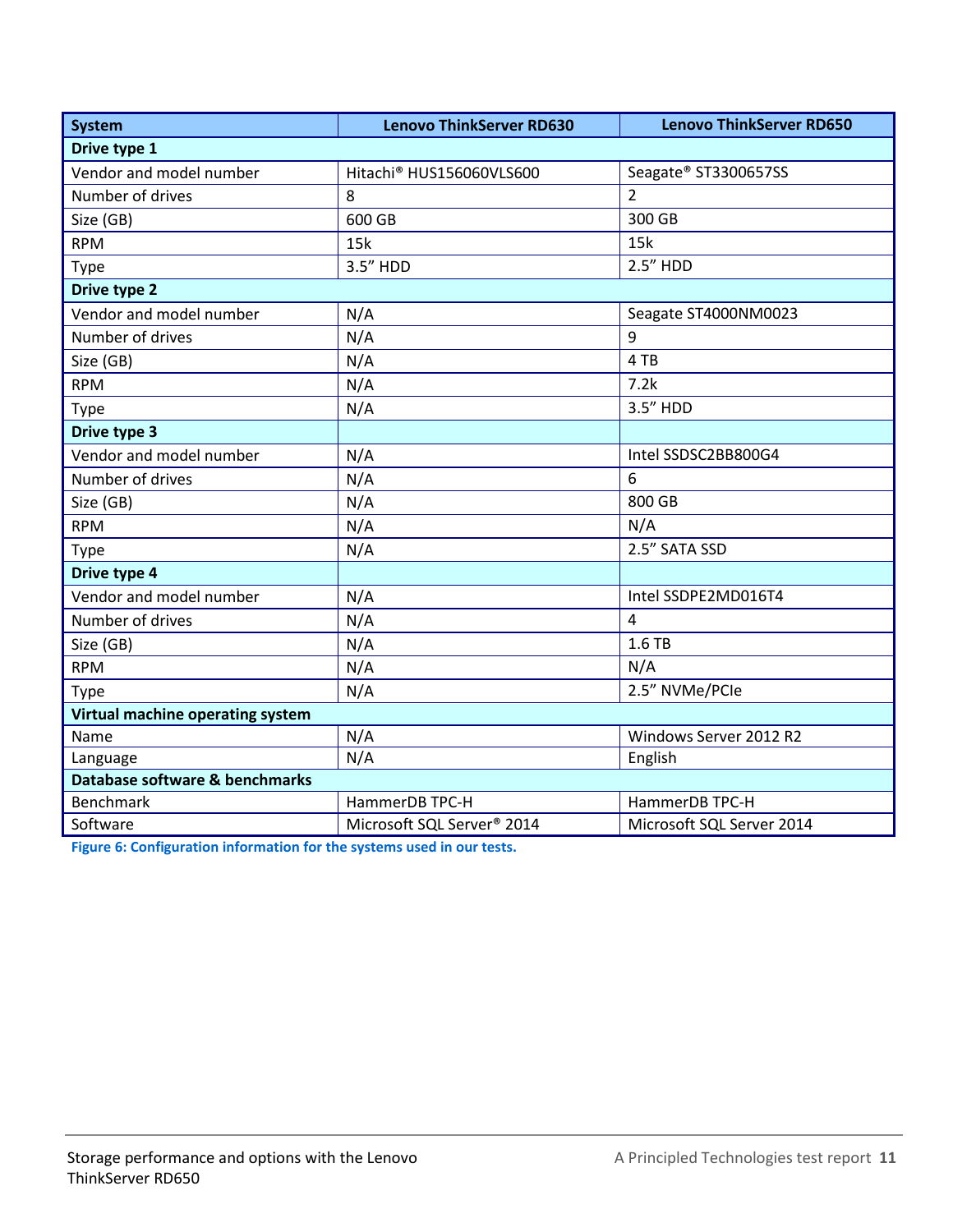## **APPENDIX B–DETAILED TEST METHODOLOGY**

We ran HammerDB's TPC-H test bare-metal on the Lenovo ThinkServer RD630, and virtualized on the Lenovo ThinkServer RD650. In accordance with HammerDB documentation, we did not use client machines to host the HammerDB software as doing so has negligible impact on the hardware or performance. We created a two-disk RAID 1 on the Lenovo ThinkServer RD630 for the OS, and created a RAID 10 with the remaining disks to hold the database files. We created a RAID 1 of the two back drives on the Lenovo ThinkServer RD650 for the OS. We then created a RAID 10 with our six SSDS, a RAID 5 with our nine HDDs, and presented each PCIe SSD to Windows separately. For the SSD scenario, we stored the data and log VHDs on the SSD volume, with the OS and backup VHDs on the HDD volume. For the PCIe scenario, we stored each VM's data and log VHDs on a single PCIe drive (one VM per drive), the OS and backup VHDs remained on the HDD volume.

#### **Installing Microsoft Windows Server 2012 R2 Datacenter Edition**

- 1. Insert the installation media into the CD/DVD drive, and restart the server.
- 2. When the option appears, press F11 to enter the Boot Manager.
- 3. Select BIOS Boot Menu.
- 4. Select SATA Optical Drive, and press Enter.
- 5. When prompted to boot from DVD, press any key.
- 6. When the installation screen appears, click My language is English (United States).
- 7. Leave language, time/currency format, and input method as default, and click Next.
- 8. Click Install now.
- 9. When the installation prompts you, enter the product key.
- 10. Select Windows Server 2012 Datacenter (Server with a GUI), and click Next.
- 11. Check I accept the license terms, and click Next.
- 12. Click Custom: Install Windows only (advanced).
- 13. Select Drive 0 Unallocated Space, and click Next, at which point Windows begins automatically, and restarts automatically after completing.
- 14. When the Settings page appears, fill in the Password and Reenter Password fields with the same password.
- 15. Log in with the password you set up previously.

#### **Configuring Windows Update**

- 1. In the left pane of the Server Manager window, click Local Server.
- 2. In the main frame, next to Windows Update, click Not configured.
- 3. In the Windows Update window, in the main pane, click Let me choose my settings.
- 4. Under Important updates, select Never check for updates (not recommended), and click OK.
- 5. In the left pane, click Check for updates, and install all available updates.
- 6. Close the Windows Update window.

#### **Installing SQL Server 2014**

- 1. Mount the installation DVD for SQL Server 2014.
- 2. Click Run SETUP.EXE. If Autoplay does not begin the installation, navigate to the SQL Server 2014 DVD, and double-click it.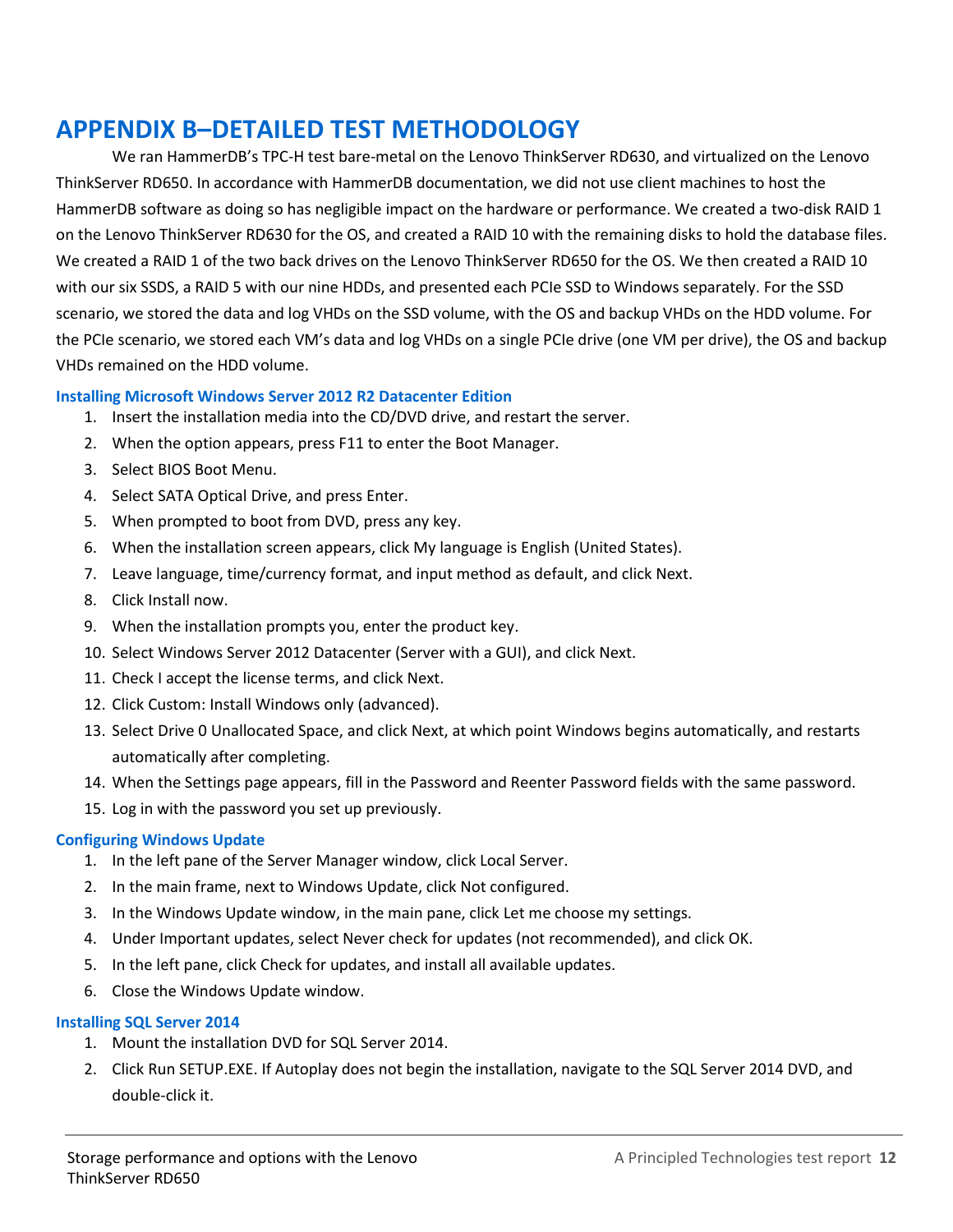- 3. In the left pane, click Installation.
- 4. Click New SQL Server stand-alone installation or add features to an existing installation.
- 5. Select the Enter the product key radio button, and enter the product key. Click Next.
- 6. Click the checkbox to accept the license terms, and click Next.
- 7. Click Use Microsoft Update to check for updates, and click Next.
- 8. Click Install to install the setup support files.
- 9. If there are no failures displayed, click Next.
- 10. At the Setup Role screen, choose SQL Server Feature Installation, and click Next.
- 11. At the Feature Selection screen, select Database Engine Services, Full-Text and Semantic Extractions for Search, Client Tools Connectivity, Client Tools Backwards Compatibility, Management Tools –Basic, and Management Tools – Complete. Click Next.
- 12. At the Installation Rules screen, after the check completes, click Next.
- 13. At the Instance configuration screen, leave the default selection of default instance, and click Next.
- 14. At the Server Configuration screen, choose NT Service\SQLSERVERAGENT for SQL Server Agent, and choose NT Service\MSSQLSERVER for SQL Server Database Engine. Change the Startup Type to Automatic. Click Next.
- 15. At the Database Engine Configuration screen, select the authentication method you prefer. For our testing purposes, we selected Mixed Mode.
- 16. Enter and confirm a password for the system administrator account.
- 17. Click Add Current user. This may take several seconds.
- 18. Click Next.
- 19. At the Error and usage reporting screen, click Next.
- 20. At the Installation Configuration Rules screen, check that there are no failures or relevant warnings, and click Next.
- 21. At the Ready to Install screen, click Install.
- 22. After installation completes, click Close.
- 23. Close the installation window.
- 24. Open SQL Server 2014 Configuration Manager, and expand Protocols for MSSQLSERVER.
- 25. Right-click Named Pipes, and choose Enabled.
- 26. Click OK, and restart the SQL service.

#### **Enabling Lock Pages in Memory**

- 1. Click Start, and type gpedit.msc, and hit Enter.
- 2. In the Local Group Policy Editor, expand Computer Configuration  $\rightarrow$  Windows Settings $\rightarrow$  Security Settings  $\rightarrow$  Local Policies
- 3. Select User Rights Assignment, and scroll down to Lock pages in memory in the right pane.
- 4. Right-click Lock pages in memory, and click Properties.
- 5. Click Add User or Group, and add your SQL user account (NT SERVICE\MSSQLSERVER).
- 6. Click OK.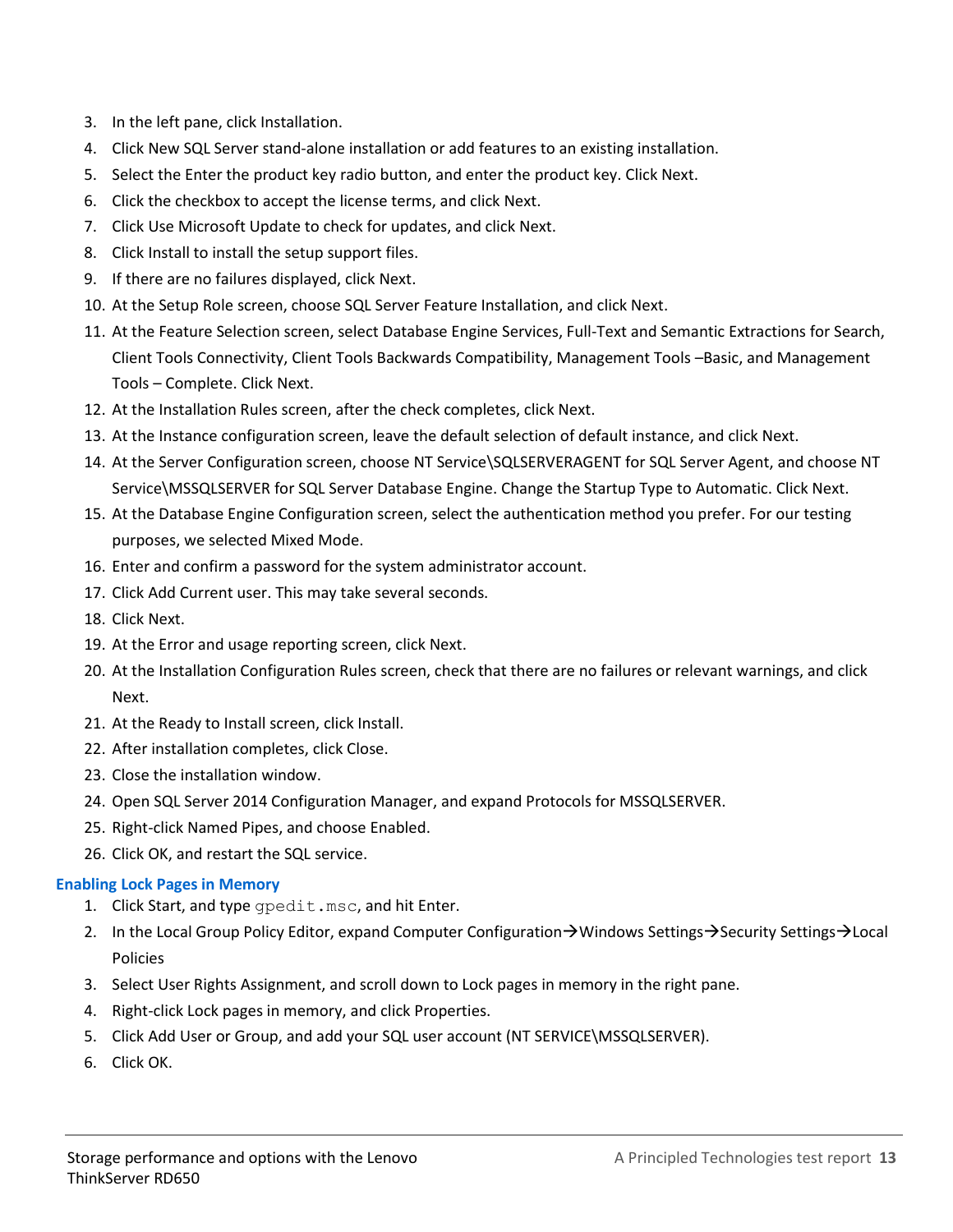#### **Installing HammerDB**

- 1. Download the latest version of HammerDB from [www.hammerdb.com/download.html](http://www.hammerdb.com/download.html)
- 2. Double-click the exe file, chose English, and click OK.
- 3. Click Yes.
- 4. Click Next.
- 5. Choose a destination location, and click Next.
- 6. Click Next.
- 7. Click Finish.

#### **Moving and expanding tempdb**

- 1. Open SQL Management Studio.
- 2. Run the following query with the appropriate destinations:

```
SELECT name, physical name AS CurrentLocation
FROM sys.master files
WHERE database id = DB ID(N'tempdb');
GO
```

```
USE master;
GO
ALTER DATABASE tempdb 
MODIFY FILE (NAME = tempdev, FILENAME = 'D:\Data\tempdb.mdf');
GO
ALTER DATABASE tempdb 
MODIFY FILE (NAME = templog, FILENAME = 'D:\Logs\templog.ldf');
GO
```
- 3. Stop and restart the SQL server instance.
- 4. Verify that the files are in the new destinations.
- 5. Run the following query to verify that SQL recognizes the new destination:

```
SELECT name, physical name AS CurrentLocation, state desc
FROM sys.master files
WHERE database id = DB ID(N'tempdb');
```
- 6. Delete the original tempdb files.
- 7. Expand Databases  $\rightarrow$  System Databases
- 8. Right-click tempdb, and choose Properties.
- 9. Click Files, and enter a new Initial Size (MB) for both files. The size required will depend on the scale of your TPC-H database. We set tempdev to 40GB and templog to 4GB to ensure more than enough space.
- 10. When the files are finished expanding, click OK.

#### **Creating the Database and database backup file**

- 1. Open HammerDB, and click Options  $\rightarrow$  Benchmark.
- 2. Choose MSSQL Server and TPC-H.
- 3. Expand SQL Server $\rightarrow$ TPC-H $\rightarrow$ Schema Build.
- 4. Double-click on Options.
- 5. Choose 100 scale, and 12 virtual users, and click OK.
- 6. Double-click Build. This build could take several hours.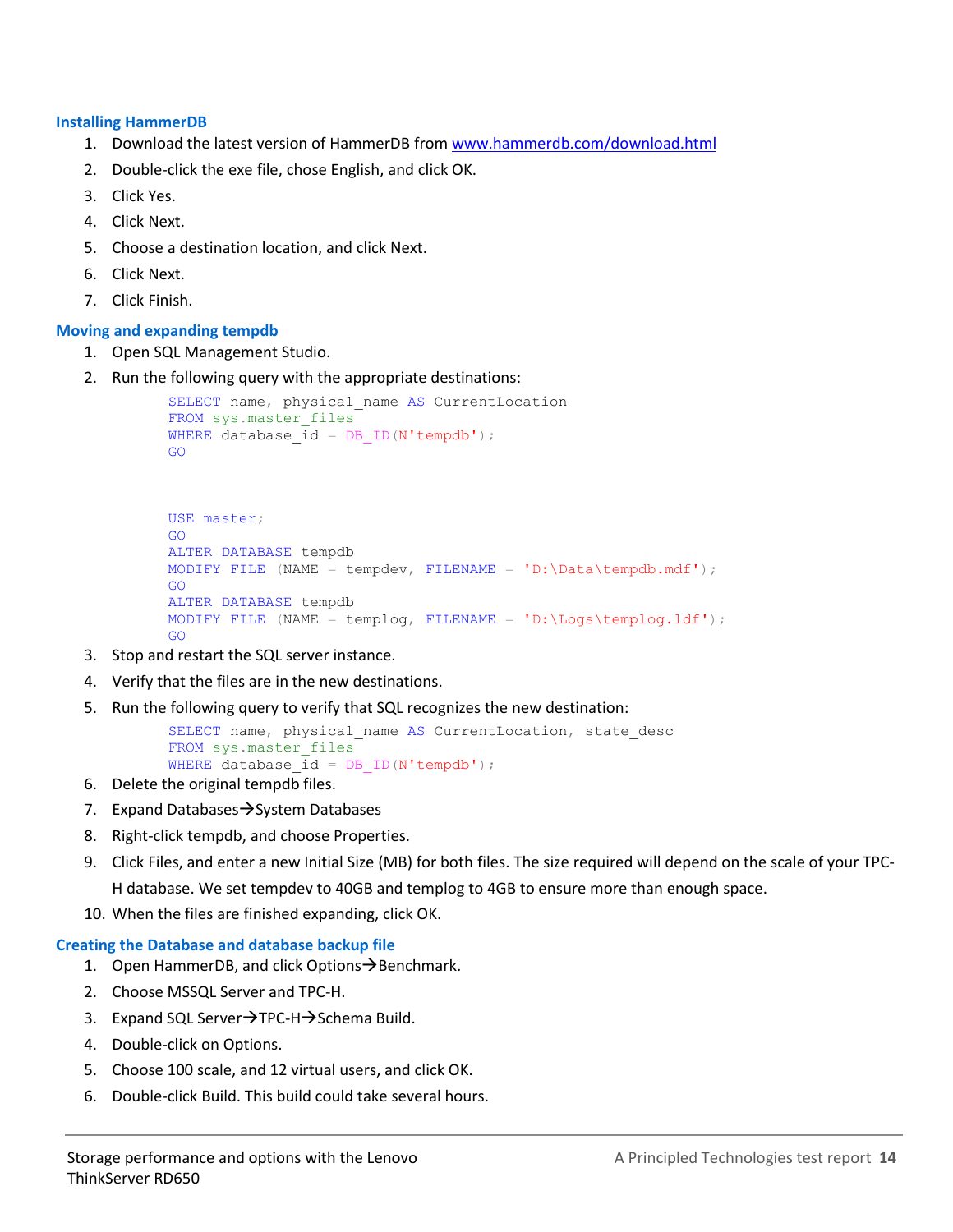- 7. Once the database has been created, open SQL Server Manager.
- 8. Right-click the TPCH database, and click Tasks  $\rightarrow$  Back up...
- 9. Choose a location to store the backup, and click OK.

#### **Installing the Hyper-V role on the Lenovo RD650 server**

- 1. Open the Server Manager.
- 2. Click Manage $\rightarrow$  Add Roles and Features.
- 3. Click Next on the Before You Begin screen.
- 4. Choose Role-based or feature-based installation, and click Next.
- 5. Choose the local server, and click Next.
- 6. Choose Hyper-V, and click Add Features when prompted. Click Next.
- 7. Click Next on the Hyper-V Things to note screen.
- 8. Choose a port for the virtual switch, and click Next.
- 9. Choose whether or not you want to add live migration capabilities, and click Next.
- 10. Set your default storage, and click Next.
- 11. Check the box for automatic restart, and click Install.

#### **Creating and configuring the VMs on the RD650 server**

- 1. Open the Hyper-V manager.
- 2. Right-click the host server, and choose New $\rightarrow$ Virtual Machine
- 3. Click Next on the Before You Begin screen.
- 4. Name the VM, and choose the storage option. Click Next.
- 5. Choose Generation 2, and click Next.
- 6. Enter 65536 MB for the startup memory, and click Next.
- 7. Choose the network connection, and click Next.
- 8. Choose 40GB for the disk size, and click Next.
- 9. Choose Install an operating system later, and click Next.
- 10. Click Finish.
- 11. When the VM has been created, right click the VM and choose Settings…
- 12. Change the number of processors to 12, and click Apply.
- 13. Click on the SCSI Controller, highlight Hard Drive, and click Add.
- 14. Choose Virtual hard disk, and click New.
- 15. Click Next on the Before You Begin screen.
- 16. Choose Fixed size, and click Next.
- 17. Name the HDD Data, and choose the SSD volume for the location. Click Next.
- 18. Set the size to 250 GB, and click Next.
- 19. Click Finish.
- 20. Repeat steps 13 through 19 two more times to create a 156GB Log VHD and a 175GB backup VHD, storing the Log VHD on the SSD volume, and the backup VHD on the HDD volume.
- 21. Install Windows Server 2012 R2 and updates on the VM following the same steps outlined in previous sections.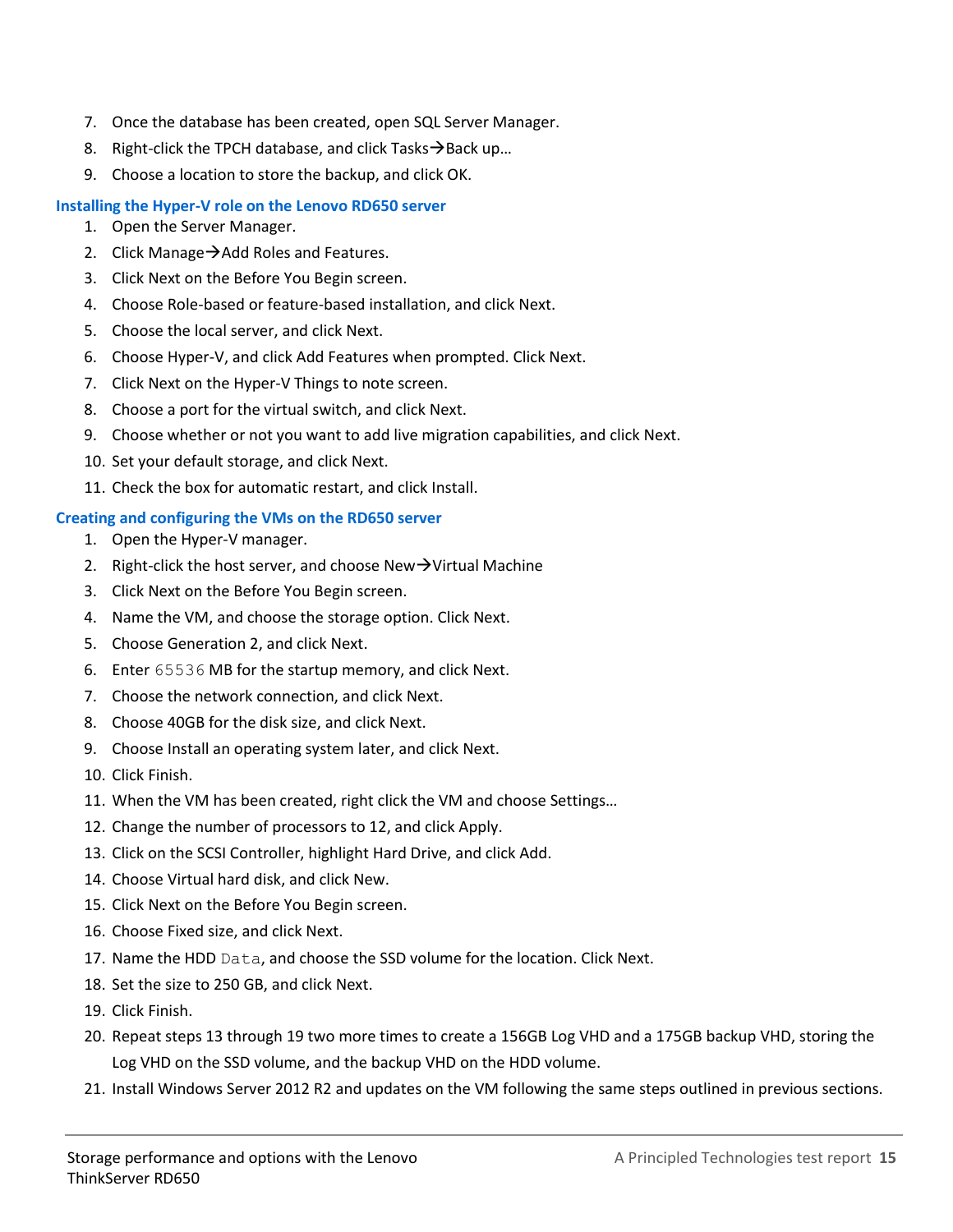- 22. Add the three additional HDDs to the VM using Windows Disk Manager.
- 23. Install SQL Server 2014 and Hammer DB as outlined in previous sections.
- 24. Copy the backup file to the backup drive on the VM.
- 25. Open SQL Server Manager, and restore the database to the data and log drives via the backup file.

#### **Cloning VMs**

- 1. Once the initial VM is completely setup, shut down the VM.
- 2. Create a copy of each VHD on the various volumes.
- 3. Create a new VM with 64GB of RAM and 12 vCPUs, and no VHDs.
- 4. Add the copied VHDs to the VM: OS, Data, Log, and Backup.
- 5. Repeat steps 1 through 4 two more times for the PCIe SSD scenario.

#### **Performing the test**

Using the legacy server as our base system, we ran the TPC-H test while increasing the DOP on each run by one until the time to finish began to increase. We determined that a DOP of 4 was the ideal performance point on the legacy system, and kept the DOP consistent across all VMs and tests.

1. Open SQL Server Manager, and run the following query:

```
alter database tpch
set allow snapshot isolation on
```
alter database tpch set read committed snapshot on

- 2. Close SQL Server Manager, and open HammerDB
- 3. Select Options  $\rightarrow$  Benchmark.
- 4. Choose MSSQL Server and TPC-H.
- 5. Expand SQL Server $\rightarrow$ TPC-H $\rightarrow$ Schema Build.
- 6. Double-click Options, and set the scale to 100. Click OK.
- 7. Expand Driver Script, and double click Options.
- 8. Set MAXDOP to 4, and check the boxes for Refresh Function and Refresh Verbose.
- 9. Click OK.
- 10. Double-click Load.
- 11. In the Script Editor window, scroll down to line 436. Highlight and copy (cast(I\_quantity as bigint)) after "sum." Paste the phrase after "avg" later in the line, as highlighted below.

```
set sql(1) "select 1 returnflag, 1 linestatus, sum(cast(l quantity as
bigint)) as sum qty, sum(l extendedprice) as sum base price,
sum(1-extendedprice * (1 - 1_discount)) as sum_disc_price,
sum(l_extendedprice * (1 - l_discount) * (1 + l_tax)) as sum charge,
avg(cast(l quantity as bigint)) as avg qty, avg(l extendedprice) as
avg price, avg(l discount) as avg disc, count(*) as count order from
lineitem where 1 shipdate \leq dateadd(dd,-:1,cast('1998-12-01'as datetime))
group by 1 returnflag, 1 linestatus order by 1 returnflag, 1 linestatus
option (maxdop $maxdop)"
```
- 12. Expand Virtual User, and double-click Options.
- 13. Choose 1 Virtual User, and check the boxes for Show Output, Log Output to Temp, and Use Unique Log Name.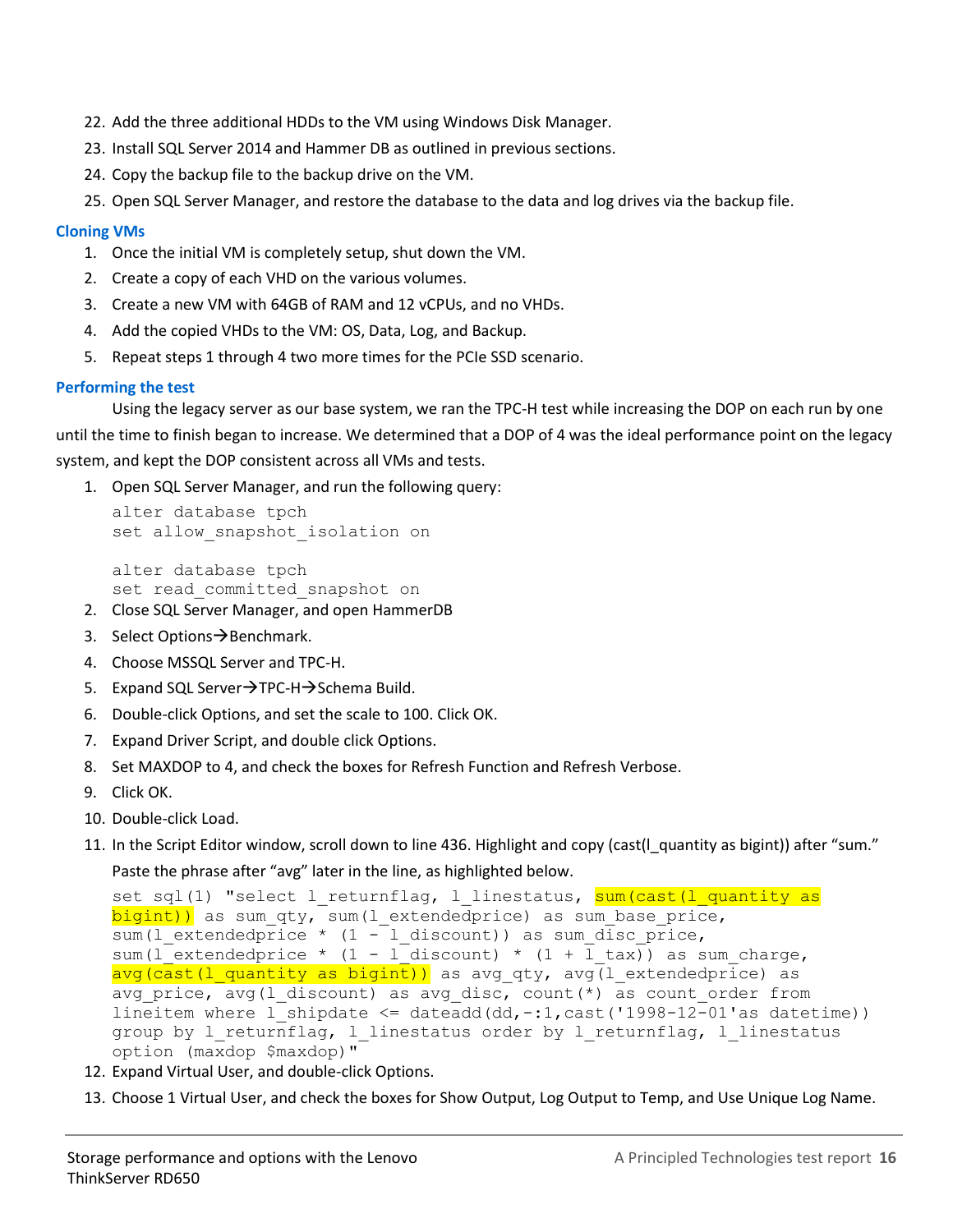- 14. Click OK.
- 15. Double-click Create users.
- 16. Start Perfmon to capture CPU, RAM, and disk counters.
- 17. Click Start to start the Power Test run.
- 18. When the run finishes, stop Perfmon.
- 19. Save the HammerDB results text file and Perfmon output.
- 20. Open SQL Manager, delete the TPCH database, and create new one by restoring from the backup file.
- 21. Reboot the server.
- 22. Follow steps 1 through 16 again, only change the Max Users to 6 in step 13.
- 23. Once the Throughput Test has finished, save the HammerDB results text file and Perfmon output.
- 24. Use the HammerDB TPC-H calculator Excel file provided on their website to determine the QphH score for the run. We ran each test three times, and use the median QphH score as our official run.
- 25. Complete these runs on the RD630, using two VMs simultaneously on the RD650 with the database data and log files on the SSD volume, and with four VMs simultaneously on the RD650 with the database data and log files on the PCIe SSD drives, one per drive.